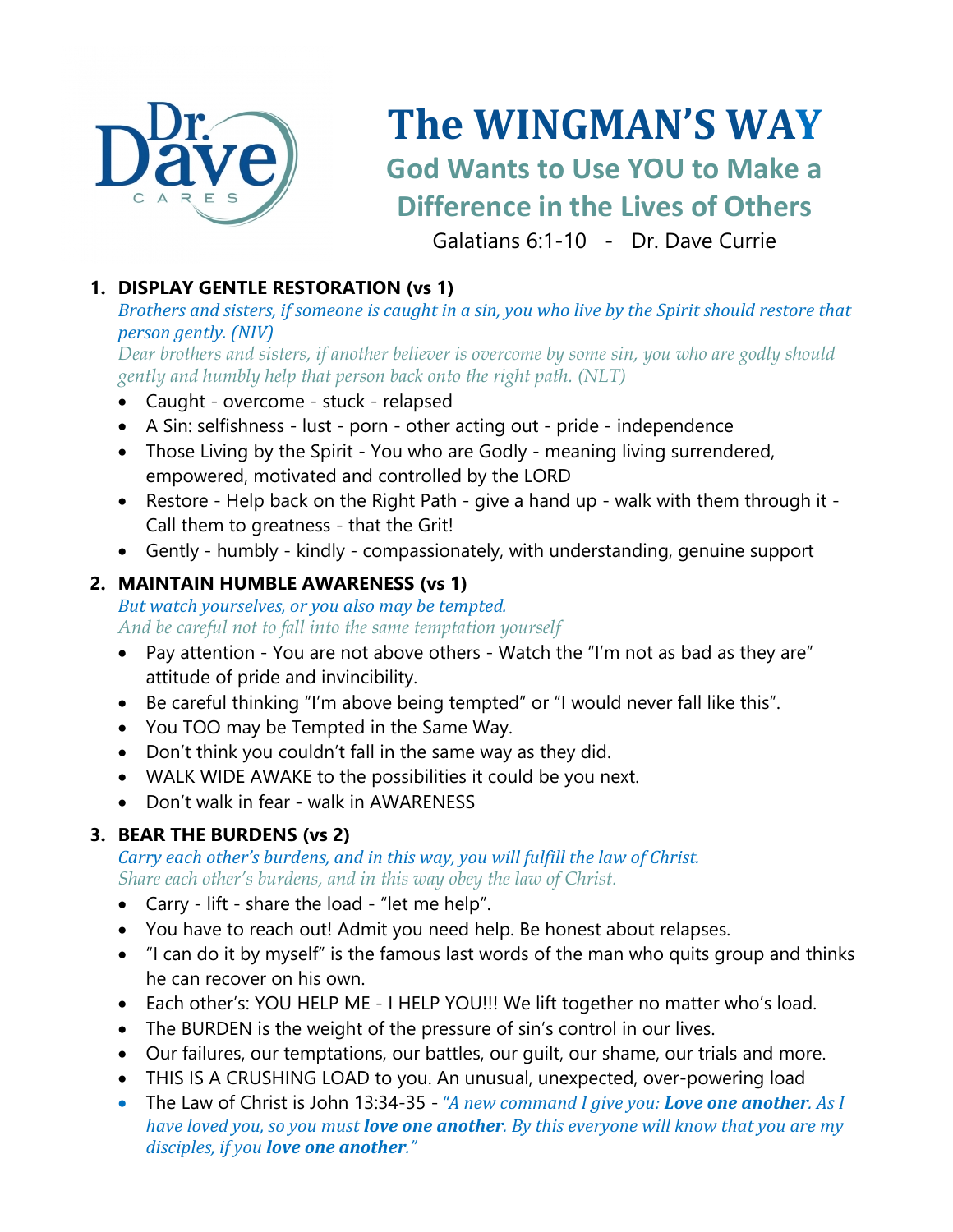#### **4. FIGHT SELF-DECEPTION (vs 3)**

*If anyone thinks they are something when they are not, they deceive themselves. If you think you are too important to help someone, you are only fooling yourself. You are not that important.*

- Danger of an exaggerated view of themselves. Their self-assessment is OFF.
- Not doing as well as they think. Grown cocky, arrogant, over-confident, PROUD
- Careful on being too good to help others. Caution on being ABOVE others.
- SELF-DECEPTION fool yourself, con yourself, betray yourself.
- You really don't have it all together long way to go! Won't admit it.
- The ATTITUDE of the MEN of the 1000 DAY CLUB PURE HUMILITY!
- Never think "I GOT THIS"

#### **5. MAKE AN HONEST SELF-APPRAISAL (vs 4)**

*Each* one should test their own actions. Then they can take pride in themselves alone, without *comparing themselves to someone else.*

*Pay careful attention to your own work, for then you will get the satisfaction of a job well done, and you won't need to compare yourself to anyone else.*

- Test your OWN actions Measure honestly. How are you really doing?
- Not what you are portraying to others! What's the real picture? Level of Hypocrisy???

### **6. CARRY YOUR LOAD (vs 5)**

*For each one should carry their own load. For we are each responsible for our own conduct.*

- You got to be responsible for your work, your recovery, your battle, your journey.
- We are responsible for our life, our conduct, our actions, our behaviours.
- Stop with the adolescent EXCUSES. Grow up. Put in the effort.
- I can't do your work for you! I can support, encourage and pray YOU have to work.
- Want freedom bad enough to put in the effort, follow through and persevere.
- THIS IS YOUR EXPECTED LOAD. Recovery responsibilities no one else can do for you.

# **7. HONOUR THE TEACHER (vs 6)**

*Nevertheless, the one who receives instruction in the word should share all good things with their instructor.*

*Those who are taught the word of God should provide for their teachers, sharing all good things with them.*

- Buy me an Iced Capp!
- Gratitude for the help you are receiving.
- 10 working men who could tithe could pay for a Bible teacher for their local church.

# **8. DON'T MESS WITH GOD (vs 7)**

*Do not be deceived: God cannot be mocked. A man reaps what he sows. Don't be misled—you cannot mock the justice of God. You will always harvest what you plant.*

- The is a LIFE PRINCIPLE You reap what you sow.
- Don't fool yourself into thinking that this isn't somehow true.
- You can fool others but God is never fooled.
- God sees all. Knows all. Evaluates all! Judges all. His justice is fair and right.
- Your actions, words and thoughts are all under His 24/7, dark-light scrutiny.